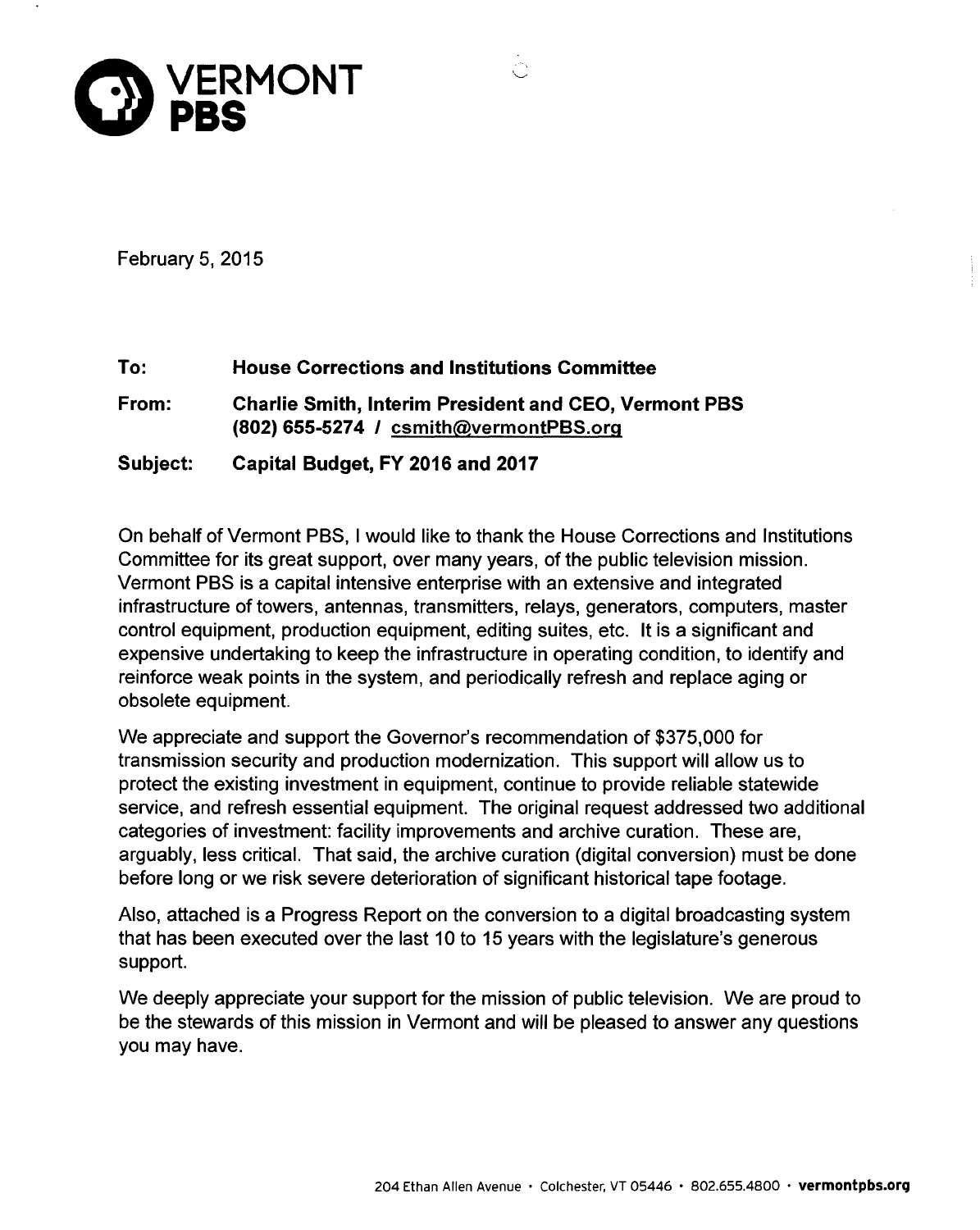# **VERMONT PBS FY 2016-17 CAPITAL REQUEST NARRATIVE and PROGRESS REPORT ON DIGITAL CONVERSION November 2014**

Vermont PBS has been serving Vermont for more than 45 years -- ever since the state created "Vermont Educational Television" in 1967. Vermont PBS is Vermont's source for the outstanding programs of PBS, including trusted educational media for children, as well as local programs and services designed to meet Vermonters' needs and interests on air and online. Vermont PBS's infrastructure of transmission sites, master control, offices, studio production and field production facilities supports all the services that people of all ages and backgrounds value from their statewide public television service.

With continued state capital funding and Vermont PBS's proven ability to secure federal and private funds to match and supplement state funding, Vermont's public television network will invest in the infrastructure that allows its staff to produce and deliver higher quality content to the people of Vermont.

### **For FY 2016-17, Vermont PBS requests state funding for four projects:**

**Project 1** is for Transmission Security to insure Vermont PBS can continue to provide reliable transmission of its programs and services.

**Project 2** is for Production Modernization to allow Vermont PBS to keep pace with the evolution of new technology and take advantage of these advancements to give Vermont PBS the ability to continue to produce content that is compelling and of the highest quality.

**Project 3** is for Facility Improvements which will provide enhancements to our studio building infrastructure.

**Project 4** is for Archive Curation which will allow for the preservation of the extensive library of historical video footage recorded on aged and deteriorating analog tape.

# **PROGRESS REPORT ON VERMONT PBS'S DIGITAL CONVERSION PROJECT**

Since 1999, the State of Vermont has invested \$6,548,000 in Vermont PBS's biggest capital project ever: its multi-year digital conversion. State funding, combined with federal funds, has provided towers, transmitters, antennas, monitors, computer servers and production equipment for the federally mandated transition to the digital format.

In 2006, Vermont PBS completed Phase 1, its network of full-power digital transmitters and studio-to-transmitter interconnection. These transmitters broadcast four Vermont PBS program streams: the main channel in HD, Vermont PBS Plus, also in HD, and additional channels Vermont PBS World and Vermont PBS Create. The towers at Vermont PBS's four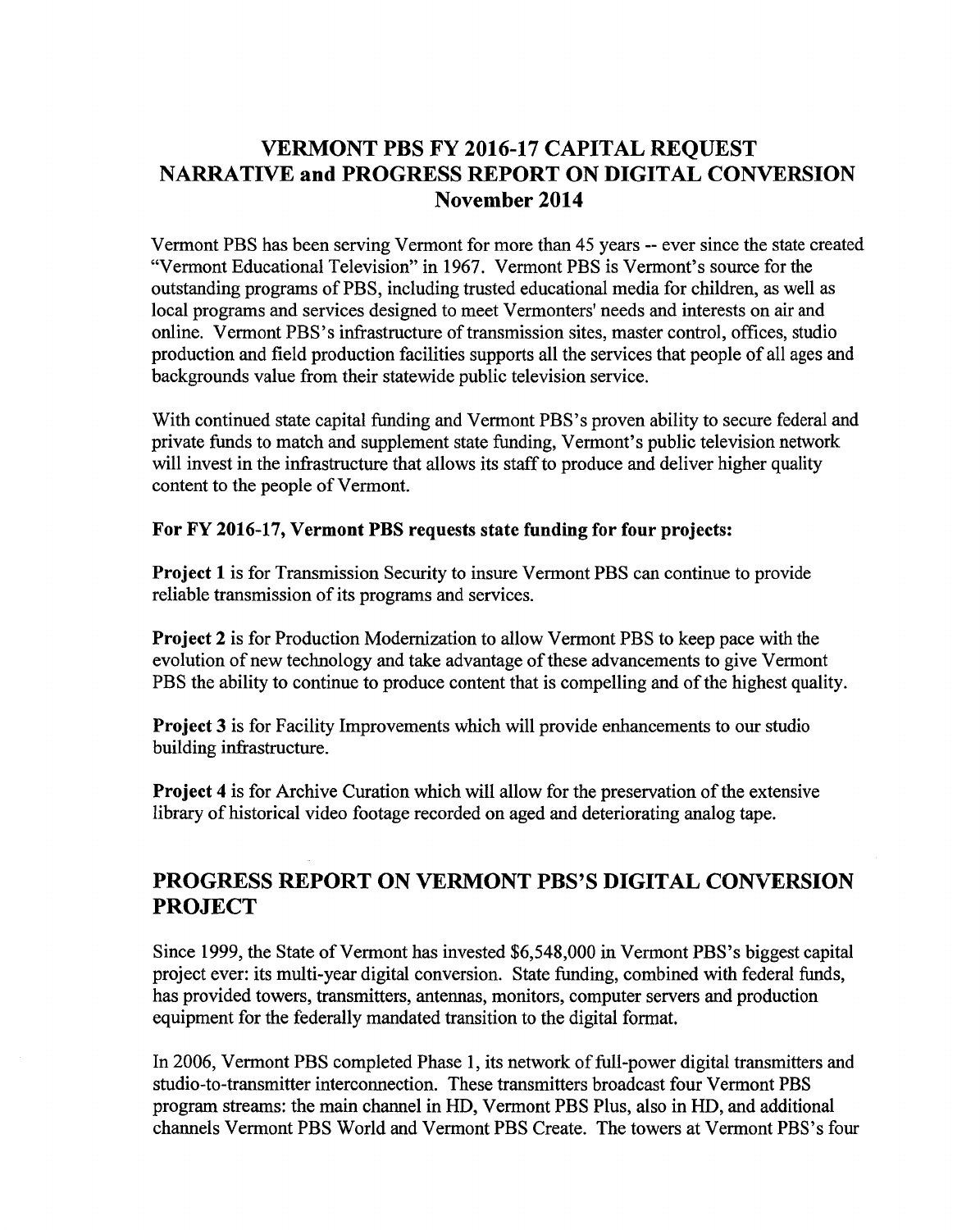mountaintop sites have the added benefit of supporting broadband and cell deployment, because they house antennas for cellular and wireless companies.

Vermont PBS completed Phase 2, its digital master control at the Colchester studio, in 2009. From this facility, operators monitor Vermont PBS's transmitters around the state and its multiple channels — Vermont PBS HD, Vermont PBS Plus HD, Vermont PBS Create and Vermont PBS World. As part of this phase, Vermont PBS installed archive hardware and software to store a vast amount of content. Vermont PBS continues to maintain vast amounts of content on film and video tape and seeks to secure funding to purchase the equipment necessary to convert the tape media content into digital media content so that this content, which is of historical significance, is not lost.

Vermont PBS has completed Phase 3, the conversion of studio and field production equipment. Phase 3 is the final phase of the digital conversion project.

### Studio HD Production

Vermont PBS's Colchester headquarters houses two studios where *Vermont This Week, Report From Montpelier,* town halls with elected officials and political debates originate. In 2011, Vermont PBS reached a milestone when it began producing all studio shows in the high definition (HD) format that is the industry standard. Main elements installed were cameras, monitors, video control room, character generator and editing facilities.

Supporting the HD quality of its studio productions, Vermont PBS worked with local contractors in 2012 to replace its antiquated 1967 studio lighting system with sockets, circuit breaker panels and energy-efficient lights in its two studios.

# Field HD Production

Programs like *Outdoor Journal, Emerging Science* and historical documentaries depend on portable video and audio equipment to tell stories from locations around the state. Much of this equipment has been purchased, and the last of it is part of Vermont PBS's current request.

# Bennington County Digital Transmission

In 2011, Vermont PBS replaced its two low-power analog transmitters in Bennington County with digital transmitters that serve a part of the state that would otherwise be unable to receive Vermont PBS over the air. The result is a more reliable signal, as well as access to Vermont PBS's main and Plus channels in HD and its two additional program channels (Vermont PBS Create and World).

# HVAC Energy Conservation Retrofitting

The new digital equipment at the Vermont PBS facility needs efficient heating, ventilating and air conditioning to function reliably in a facility where computers support every aspect of production and distribution. Vermont PBS found out how inefficient its late-1970s HVAC system was when it began working in 2012 with Efficiency Vermont, Kilawatt Technologies and other local contractors on the retrofit.

Vermont's Kilawatt Technologies Inc. has helped Vermont PBS install an energy submetering system that has already reduced total energy load significantly. The retrofit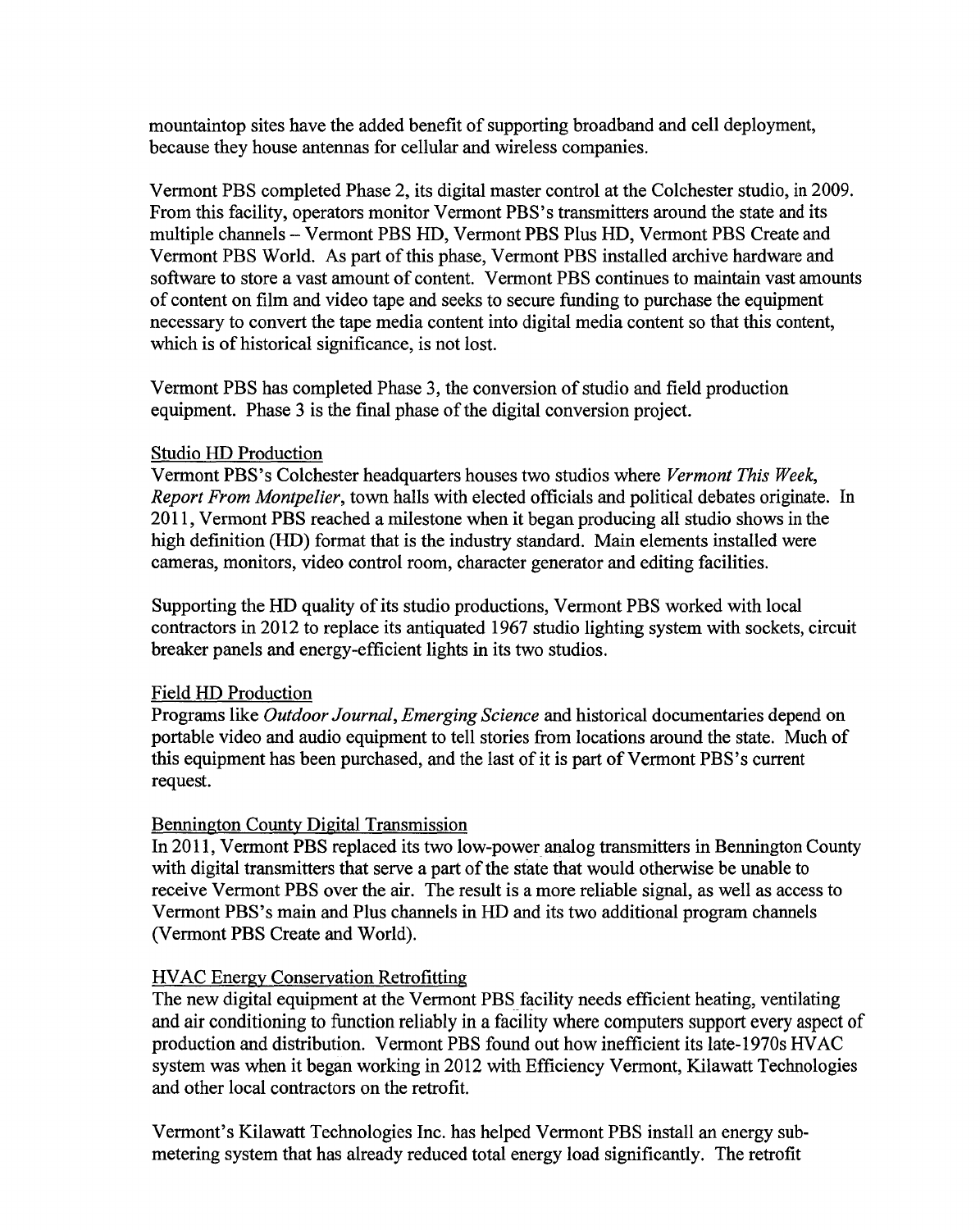included a HVAC upgrade in the production studios. In conjunction with this retrofit Vermont PBS is seeking to add air conditioning to our main studios and facility.

#### Vermont PBS Plus

In the spring of 2014 Vermont PBS began broadcasting a second high definition television channel named Vermont PBS Plus. In addition to Vermont PBS's other three channels, the Plus channel provides Vermont PBS with more capacity to showcase local, independently produced content from local partners such as Vermont filmmakers, the Vermont Humanities Council, and the Flynn Center. The inaugural program for Vermont PBS Plus was *Freedom and Unity: The Vermont Movie,* a collaboration of 49 Vermont filmmakers celebrating the social and cultural history of Vermont.

#### Mobile Unit and Satellite Uplink

The conversion of Vermont PBS's mobile unit from analog to digital equipment has mostly been completed. This conversion will be complete with the acquisition of certain pieces of equipment included in Project 2. This high definition capable mobile unit is essential for Vermont PBS to be a fully statewide service.

In FY14, with State support, Vermont PBS purchased a satellite uplink vehicle which enables real-time transmission of offsite live programs. It allows Vermont PBS to feed offsite-based content to studio productions, serving Vermonters with information in the timely manner expected in today's media environment.

### **BENEFITS OF VERMONT PBS'S DIGITAL CONVERSION PROJECT TO VERMONTERS**

The transition from analog to digital television was a federal FCC mandate. Vermont PBS's digital conversion benefits all Vermonters by sustaining Vermont PBS's mission to educate, inform, entertain and inspire lifelong learning and community engagement. The project sustains access to national PBS programming and to local broadcast programming that Vermonters depend on. It also opens the way for new services.

In addition to keeping Vermont PBS programs available to Vermonters, the digital studio equipment enhances the quality of productions, making Vermont PBS second to none in the level of technical capability.

For more information:

Charlie Smith, Interim President (802) 655-5274 csmith@vermontpbs.org

Rob Cunningham, Director of Finance and Administration (802) 655-2458 rcunningham@vermontpbs.org

Glenn Dudley, Director of Engineering (802) 654-3679 gdudley@vermontpbs.org